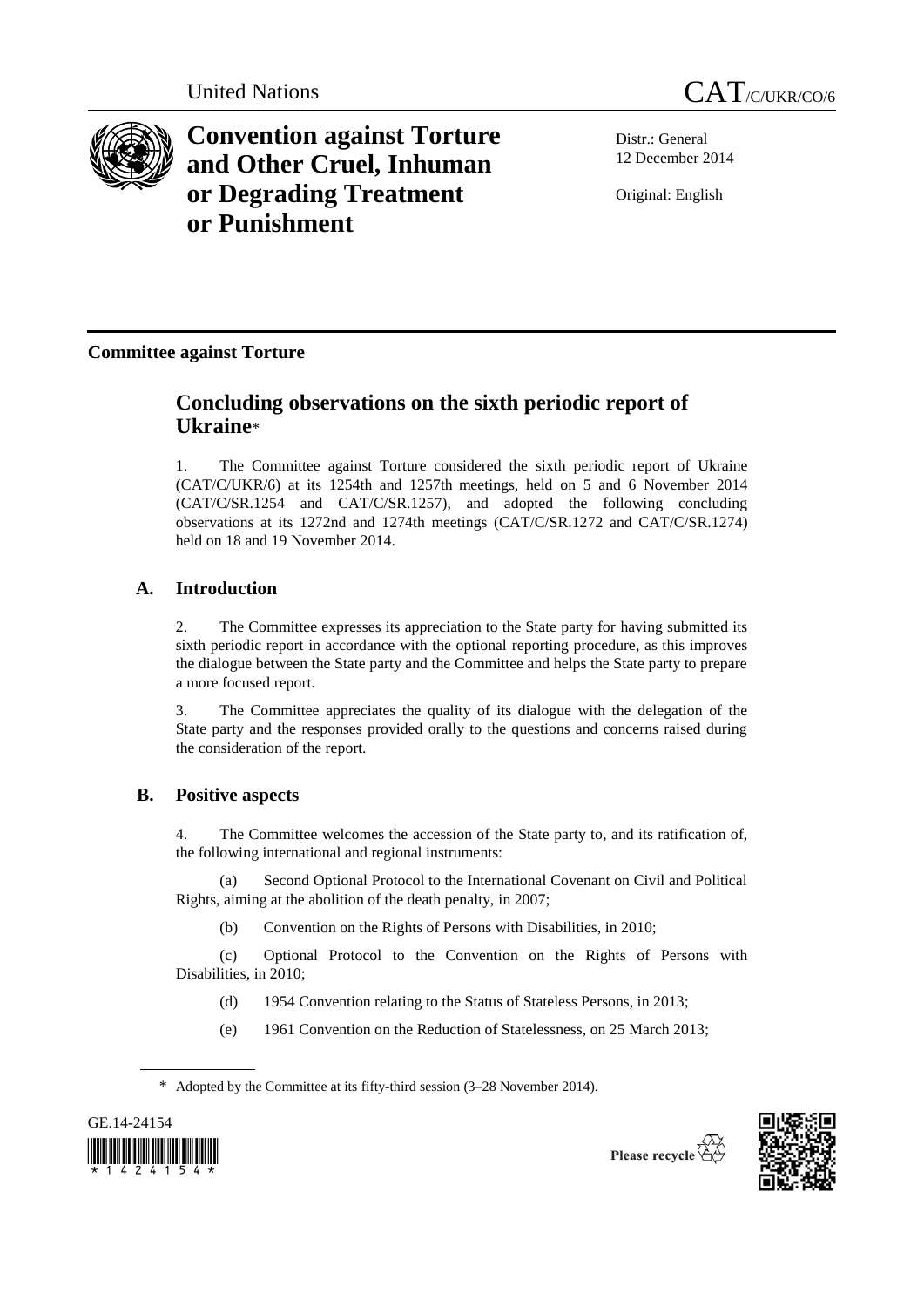(f) Additional Protocol III to the Geneva Conventions, in 2010;

(g) Council of Europe Convention on Action against Trafficking in Human Beings, in 2010.

5. The Committee welcomes the efforts of the State party to revise its legislation in areas of relevance to the Convention, including the adoption of:

(a) The Free Legal Assistance Act, on 2 June 2011;

(b) The new Code of Criminal Procedure with increased safeguards against arbitrary detention, torture, ill-treatment and unfair trial, on 13 April 2012;

(c) Act No. 1707-VI amending the Criminal Code, which provides for harsher penalties under article 161 (violation of the equality of citizens on grounds of race, national origin or religious belief), on 5 November 2009;

(d) The Law on Countering Human Trafficking No. 3739-VI, on 20 September 2011;

(e) The new Code of Criminal Procedure, in April 2012, which entered into force on 19 November 2012;

(f) Entry into force of the Act on State Guarantees of the Enforcement of Judicial Decisions, on 1 January 2013;

(g) The Law on Ensuring the Rights and Freedoms of Internally Displaced Persons, on 20 October 2014.

6. The Committee also welcomes the efforts of the State party to amend its policies, programmes and administrative measures to give effect to the Convention, including:

(a) Approval by Presidential Decree No. 311 of the policy framework for criminal justice reform in Ukraine, on 8 April 2008;

(b) Decision by presidential decree on a national strategy in the field of human rights, on 15 October 2014.

## **C. Principal subjects of concern and recommendations**

#### **Definition of torture**

7. Recalling its previous concluding observations (CAT/C/UKR/CO/5, para. 8), the Committee is concerned that not all the elements of the crime of torture, as defined in article 1 of the Convention, have been incorporated into the Criminal Code, notably the prosecution under article 127 of the Criminal Code of acts of torture inflicted by, or at the instigation of, or with the consent or acquiescence of, a public official or other person acting in an official capacity and the element of discrimination, which may create loopholes for impunity, as outlined in the Committee's general comment No. 2 (2007) on the implementation of article 2 by States parties (art. 1).

**The State party should amend its legislation to include a definition of torture in the Criminal Code that is in conformity with the Convention and covers all the elements contained in article 1, including the inflicting of torture by, or at the instigation of, or with the consent or acquiescence of, a public official or other person acting in an official capacity, who can be prosecuted under article 127 of the Criminal Code, as well as the element of discrimination.**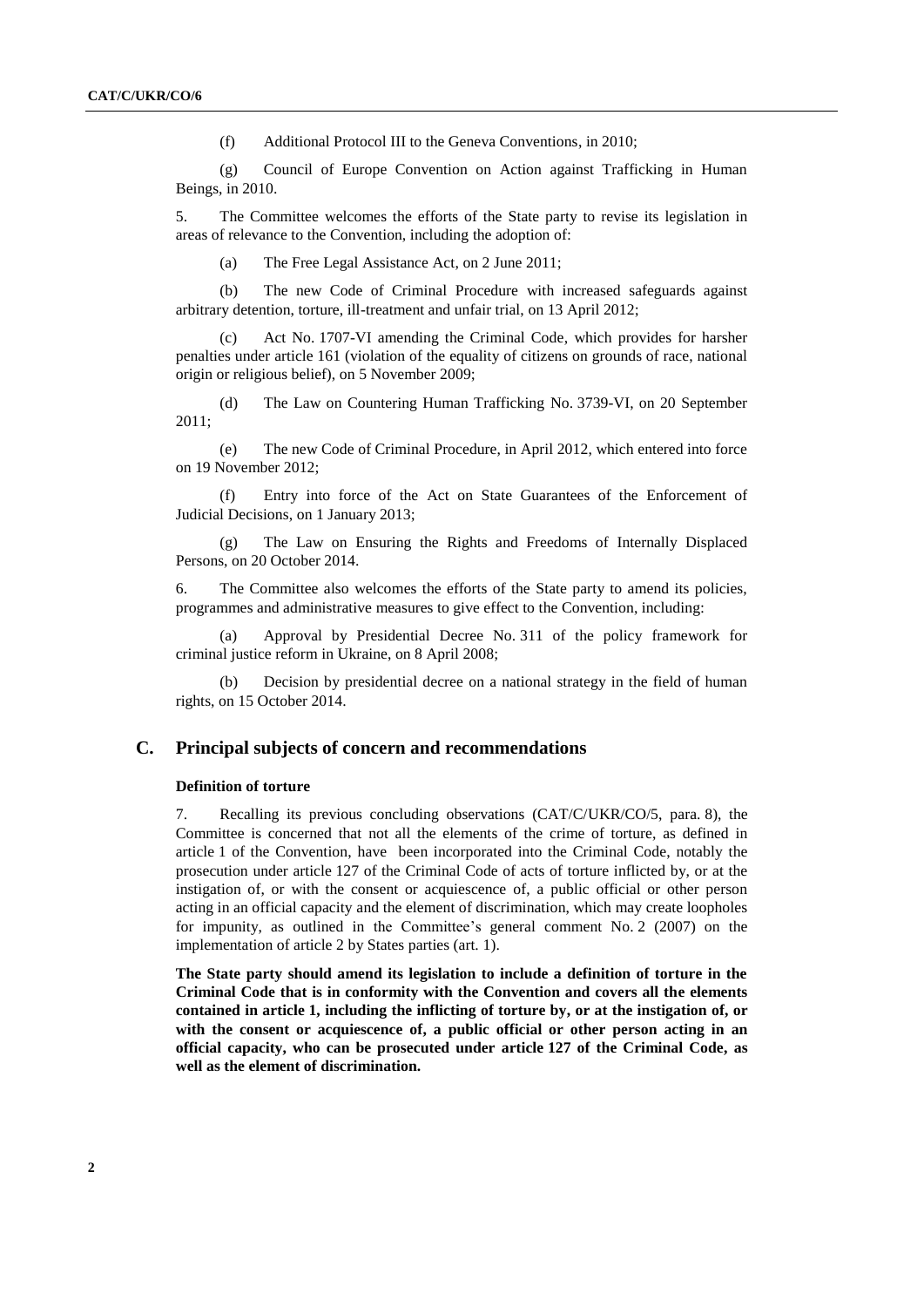#### **Prosecution of acts of torture**

8. As stated in previous concluding observations, the Committee is concerned that while article 127 of the Criminal Code relates to torture, acts amounting to torture are often prosecuted under articles 364 (abuse of authority or office), 365 (excess of authority or official powers) and 373 (compelling to testify) of the Criminal Code, which do not provide for the criminal liability of all individuals who inflict torture. It is also concerned that torture is punishable by two to five years of imprisonment and at the low number of persons convicted for having committed acts of torture (arts. 2 and 4).

**The State party should amend its legislation to ensure that persons who are alleged to have committed acts of torture are prosecuted under article 127 of the Criminal Code and that appropriate penalties for acts of torture are applied that are commensurate with the gravity of the crime, as set out in article 4, paragraph 2, of the Convention.** 

## **Fundamental legal safeguards**

9. Insufficient legal safeguards were brought to the attention of the State party in the past, as detained persons do not enjoy in practice all the fundamental legal safeguards from the very outset of deprivation of liberty, in particular in police detention and temporary holding centres, such as being informed of and understanding their rights, having access to an independent doctor and/or to a lawyer and having the right to inform a relative or person of their choice (arts. 2, 12, 13 and 16).

**While noting that different measures are currently being taken, the Committee encourages the State party to take further effective measures to guarantee that all detained persons are afforded, by law and in practice, all the fundamental legal safeguards from the very outset of deprivation of liberty, in accordance with international standards, including:**

**(a) Ensuring that all persons deprived of their liberty are informed about their rights and provided with prompt access to a lawyer, in line with the legislation in force, and providing adequate financial resources for the effective functioning of the free legal aid system;**

**(b) Providing detained persons with access to a medical examination by an independent doctor and, if requested, a doctor of their own choice, and ensuring that all health-related tasks in police stations are performed by qualified medical personnel;**

**(c) Ensuring that detained persons are able to notify a member of their family or another appropriate person of their own choice.**

**The State party should also establish a single national register of detention that includes factual details about detention, including transfers, and ensure that it contains the exact date, time and place of detention from the outset of deprivation of liberty and not from the time of writing of the protocol of detention.**

#### **Excessive use of force and killings**

10. The Committee is concerned at allegations of excessive use of force by government special and riot police and other personnel, in connection with the popular protests throughout Ukraine, and in particular in the dispersal of protesters in Kyiv on 30 November 2013, as well as events in December 2013 and the reported killings of protesters between 19 and 21 January 2014 and 18 and 20 February 2014. The incidents in February 2014 were accompanied by so-called sniper killings by unknown assailants and other injuries of protesters, as well as of police and law enforcement officers. The Committee is also concerned at other crimes reportedly committed by law enforcement officers during the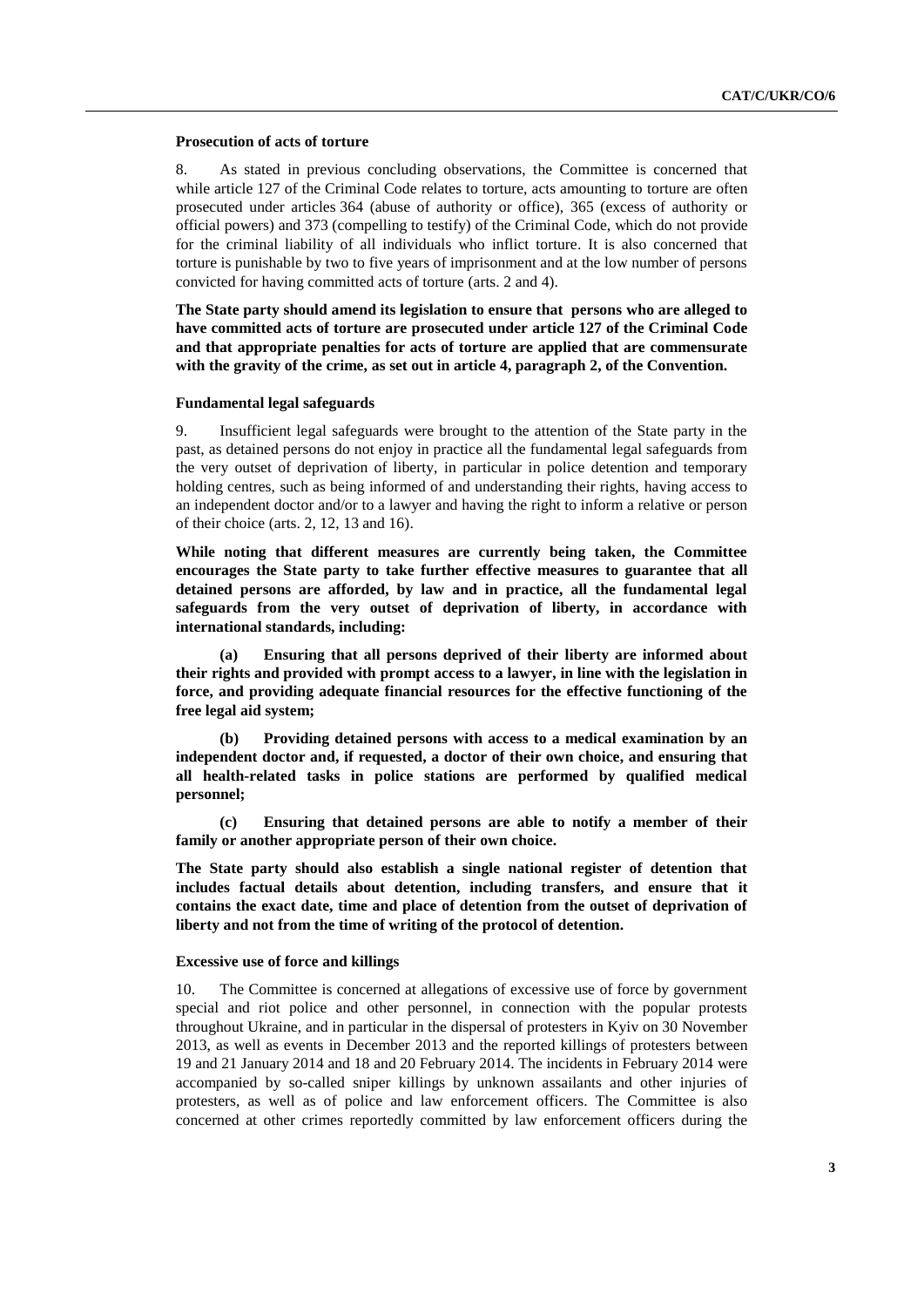Maidan protests, including alleged beatings of medical staff seeking to attend the wounded. Events in Odessa (2 May 2014) and Mariupol (9 May 2014) have also evoked concern over the loss of life and allegations of excessive use of force. While investigations have been opened by a number of governmental and other bodies into those events, the Committee is concerned that the investigations have been slow, remain incomplete and have not resulted in accountability. According to reports by the United Nations Human Rights Monitoring Mission in Ukraine, there is "a lack of significant progress" in the Maidan investigations. Further, the Committee notes that the State party did not respond to requests for information on the likely conclusion of investigations regarding the fire in Odessa and the events in Mariupol (art. 2).

## **The State party should:**

**(a) Carry out and complete prompt, impartial, thorough and effective investigations into all allegations of the use of violence, including torture and illtreatment, by law enforcement officials, and prosecute and punish those responsible, including for the incidents on the Maidan and in Odessa and Mariupol and thereby combat impunity;**

**(b) Establish an independent monitoring and oversight mechanism to ensure such criminal investigations are prompt, effective and impartial;**

**(c) Amend the Code of Criminal Procedure to provide for mandatory video recording of interrogations and strengthen efforts to equip all places of deprivation of liberty with video recording devices;**

**(d) Establish a genuinely independent complaints mechanism to deal with cases of alleged torture and ill-treatment, and ensure that persons who have complained about allegations of torture and ill-treatment are protected from reprisal;**

**(e) Provide the Committee with information as to how many cases of violence by law enforcement officials have been investigated and the perpetrators prosecuted for acts of torture and ill-treatment, and the penalties applied for those found guilty.**

# **Use of excessive force and grave violations of the Convention in the context of recent events in the east**

11. The Committee is gravely concerned at reports concerning the use on the territory of the State party of torture, ill-treatment, enforced disappearance, deprivation of life and other serious violations of the Convention perpetrated in the context of the events that have taken place since November 2013. Many of those reports concern areas where the Government of Ukraine does not exercise effective control. The Committee is deeply concerned that the Human Rights Monitoring Mission in Ukraine has stated that the rule of law has been replaced by the rule of violence in the Donetsk and Lugansk regions, notably in places under the control of armed groups, often including the presence of foreign fighters, where a dramatic increase in casualties and the use of heavy weaponry and indiscriminate shelling were documented, along with a need for accountability for the crimes committed. The Committee is particularly alarmed by the finding in the report of the High Commissioner for Human Rights that "armed groups continue to carry out abductions, physical and psychological torture, ill-treatment and other serious human rights violations," resulting in "a reign of fear and intimidation by the armed groups" (see A/HRC/27/75) (arts. 2, 4, 12, 13, 14, 15 and 16).

**The Committee recalls the absolute prohibition of torture contained in article 2, paragraph 2, of the Convention, stating that "no exceptional circumstances whatsoever, whether a state of war or a threat of war, internal political instability or**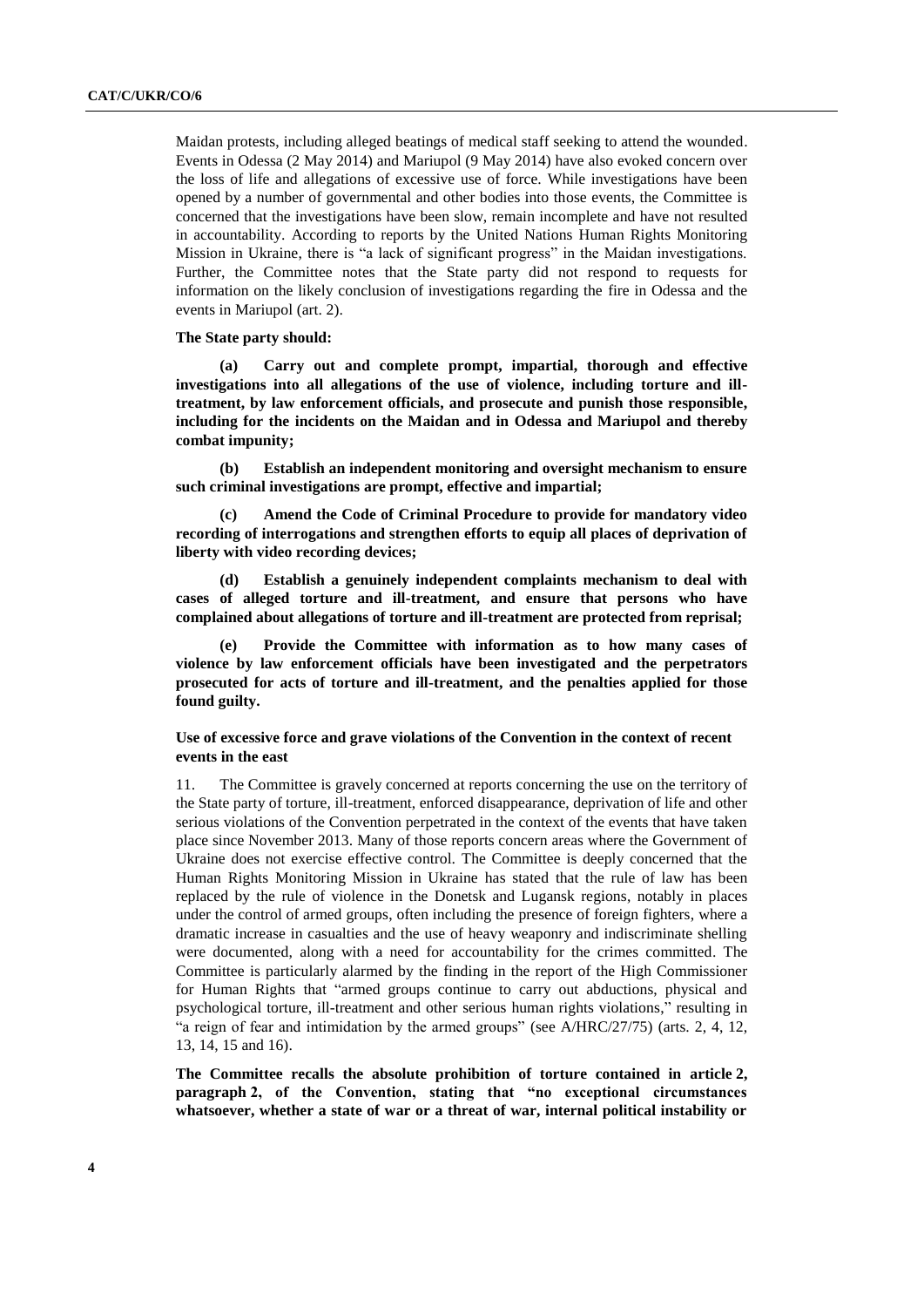**any other public emergency, may be invoked as a justification of torture". It draws the attention of the State party to paragraph 5 of its general comment No. 2, in which it states that those "exceptional circumstances" include "any threat of terrorist acts or violent crime as well as armed conflict, international or non-international". Accordingly, the State party should:**

**(a) Document and undertake prompt, thorough and impartial investigations into all acts of torture or other ill-treatment, including enforced disappearances and deprivation of life, committed on any territory under its jurisdiction; keep thorough documentation on the victims of inhuman treatment in areas not under governmental control, on the type of violations of the Convention against them and the damage inflicted, as well as the identity, if possible, of the alleged perpetrators, so that the State party can fully exercise its duties under the Convention when effective control is re-established and ensure that those found responsible are prosecuted and held accountable;**

**(b) Ensure that the alleged perpetrators are duly prosecuted, including persons in positions of command and those who provided legal cover for torture, and if found guilty, are punished with penalties commensurate with the grave nature of their act;**

**(c) Provide redress and rehabilitation to the victims, in accordance with the Committee's general comment No. 3 (2012) on the implementation of article 14 of the Convention by States parties.**

#### **Administrative detention**

12. The Committee is concerned about the continued use of administrative detention for different purposes of criminal investigation under the Law on Administrative Offences, in the course of which the detainee is deprived of procedural guarantees, such as the right to appeal against such deprivation of liberty (arts. 2, 12, 13 and 11).

**The State party should ensure that resort to, and the duration of, administrative detention are reduced and that guarantees exist regarding all fundamental procedural safeguards.**

#### **System of juvenile justice**

13. The Committee is concerned at the reports concerning the absence of a system of juvenile justice in the State party (art. 2).

**The State party should establish a system of juvenile justice which promotes, whenever possible, alternative measures to deprivation of liberty and guarantees international standards, including the United Nations Standard Minimum Rules for the Administration of Juvenile Justice (Beijing Rules), the United Nations Guidelines for the Prevention of Juvenile Delinquency (Riyadh Guidelines), the United Nations Rules for the Protection of Juveniles Deprived of their Liberty (Havana Rules), and the Guidelines for Action on Children in the Criminal Justice System.** 

#### **Domestic violence**

14. While welcoming the steps taken by the State party, such as the adoption of the Prevention of Domestic Violence Act (2001) and the "Stop violence!" campaign, the Committee is concerned at the persistently high rate of domestic violence. It is also concerned about the absence of an appropriate normative framework to fight domestic violence effectively and the lack of availability of remedies for the victims (arts. 2, 12, 13, 14 and 16).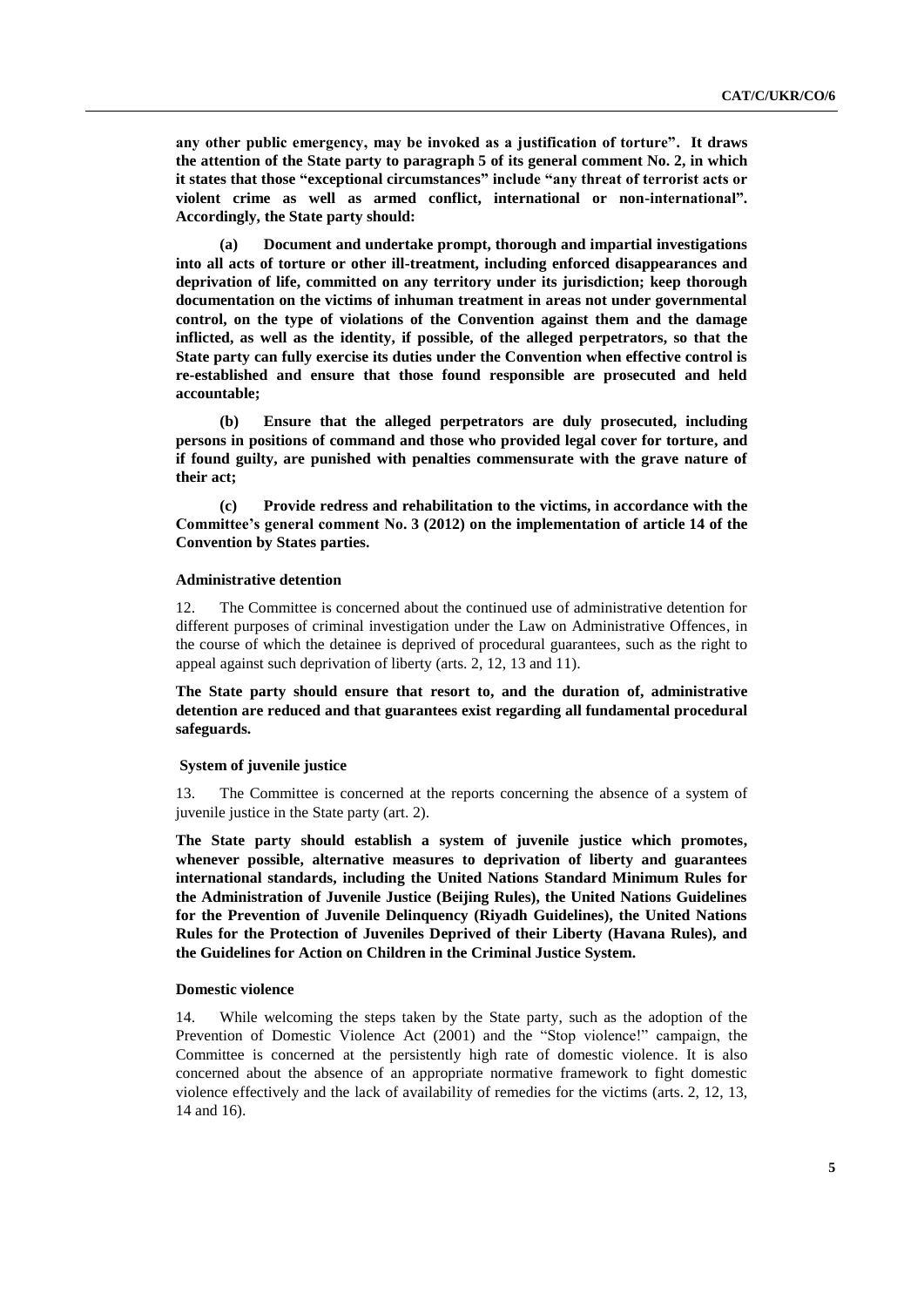**The State party should:**

**(a) Amend its legislation in order to strengthen efforts to specifically criminalize, prevent and combat domestic violence, and ensure the effective implementation of legislation on domestic and family violence in practice;**

**(b) Ensure that complaints from victims are promptly, thoroughly and impartially investigated, that perpetrators are prosecuted and, if found guilty, punished with appropriate and effective penalties;**

**(c) Ensure that victims of domestic violence benefit from protection and effective remedies, including access to medical and legal services, psychosocial counselling, redress, including rehabilitation, and safe and adequately funded shelters in all parts of the country;**

**(d) Ensure that law enforcement and the judicial authorities, as well as medical and social workers, are provided with appropriate training to deal with cases of domestic violence and continue to enhance awareness-raising efforts in order to sensitize members of the general public;**

**(e) Compile and provide the Committee with disaggregated data on the number and nature of complaints, investigations, prosecutions and sentences handed down for acts of domestic violence, on the provision of redress to victims and on the difficulties experienced in preventing such acts.**

#### **Trafficking in human beings**

15. The Committee values the State Targeted Social Programme on combating trafficking in human beings, but is concerned that the State party remains a country of origin and transit for human trafficking, in particular for sexual and labour exploitation. It is also concerned that the crime of trafficking of human beings is not properly investigated, perpetrators are not sanctioned, and victims are not provided with access to effective remedies and redress (arts. 2, 10, 12, 13 and 16).

# **The State party should:**

**(a) Continue taking measures to prevent and eradicate human trafficking, including vigorous enforcement of anti-trafficking legislation, and provide sufficient funds for the financing of the State Targeted Social Programme;**

**(b) Enhance international cooperation to combat human trafficking, in particular for the purpose of sexual and labour exploitation, including through bilateral agreements, and monitor the impact;**

**(c) Provide specialized training to the police, prosecutors and judges, immigration officers, the border police, community support officers and psychologists on effective prevention, investigation, prosecution and punishment of acts of trafficking, including on the Protocol to Prevent, Suppress and Punish Trafficking in Persons, Especially Women and Children, supplementing the United Nations Convention against Transnational Organized Crime, and continue nationwide awareness-raising and media campaigns about the criminal nature of such acts;**

**(d) Promptly, effectively and impartially investigate, prosecute and punish trafficking in persons and related practices;** 

**(e) Provide effective remedy to all victims of the crime of trafficking, ensuring prompt and adequate psychological support, medical care, access to welfare benefits, adequate shelter and work permits, irrespective of their ability to cooperate in legal proceedings against traffickers;**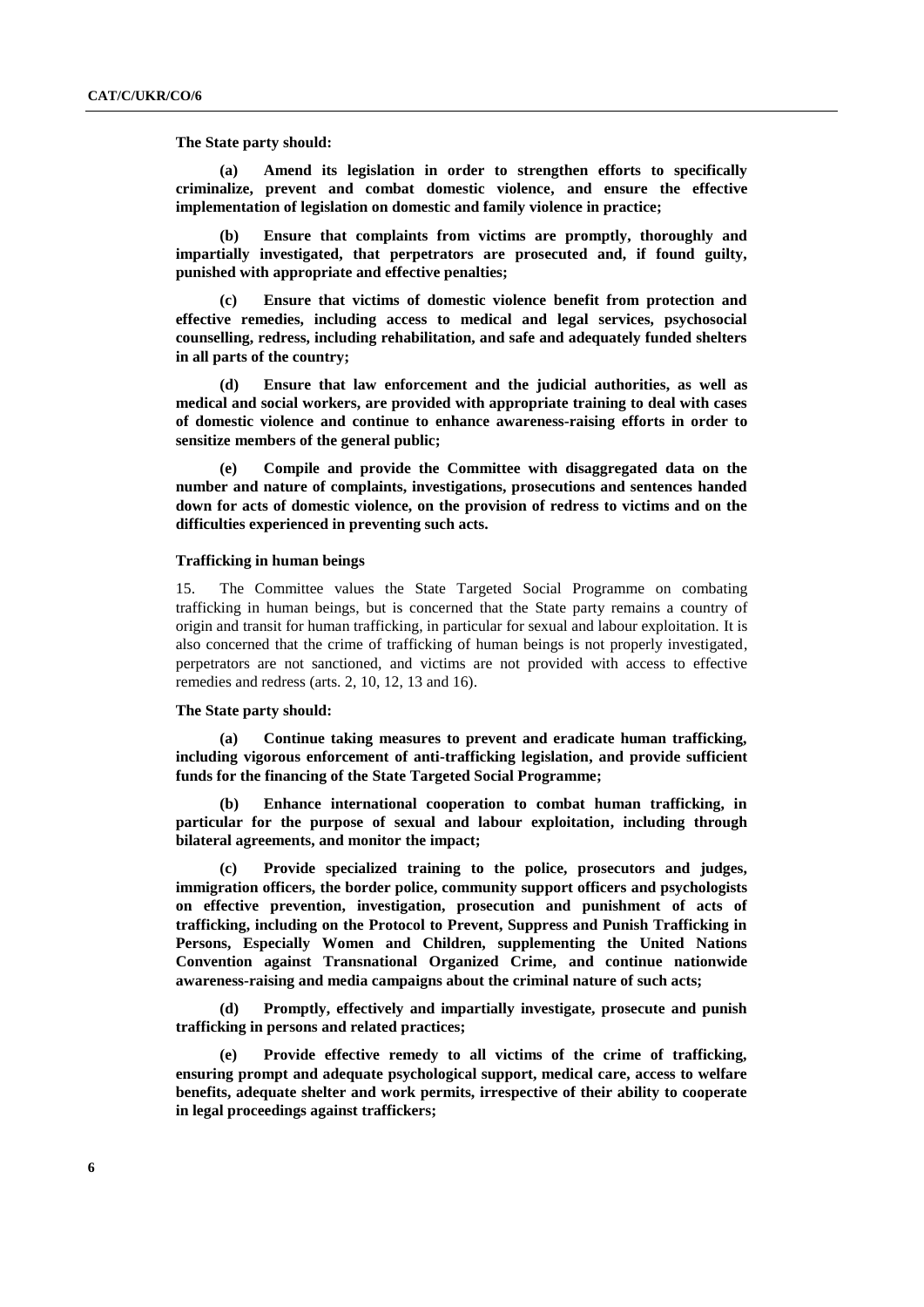**(f) Provide the Committee with comprehensive disaggregated data on the number of investigations, prosecutions and sentences handed down for human trafficking and on the provision of redress to the victims.**

#### **Parliamentary Human Rights Commissioner and the national preventive mechanism**

16. The Committee welcomes the amendments to the Act on the Parliamentary Human Rights Commissioner (Ombudsman) designating the Office of the Commissioner as the national preventive mechanism. However, the Committee is concerned about the lack of sufficient financial and staffing resources to carry out both the mandate of national human rights institution and that of national preventive mechanism under the Optional Protocol to the Convention (art. 2).

# **The State party should allocate additional financial and staffing resources to ensure the full and effective operation of the national preventive mechanism in compliance with the Optional Protocol to the Convention.**

#### **Asylum seekers and internally displaced persons**

17. The Committee is concerned at reports that persons in need of international protection do not have access to asylum procedures, including determination of refugee status, in accordance with international standards. It is also concerned about the unnecessary detention of asylum seekers, the short five-day limit for appealing against negative decisions and the lack of regular access to legal aid and interpreters. While taking note of the adoption of the law on internally displaced persons on 20 October 2014, the Committee is particularly concerned at the large number of internally displaced persons as a result of the annexation of Crimea and armed conflict in parts of the country (arts. 3, 14 and 11).

#### **The State party should:**

**(a) Ensure that all persons applying for international protection have access to a fair refugee determination procedure and are effectively protected against refoulement;**

**(b) Refrain from detaining asylum seekers for prolonged periods, use detention only as a measure of last resort for as short a period as possible, promote alternatives to detention and revise policy in order to bring it in line with the Guidelines on the Applicable Criteria and Standards relating to the Detention of Asylum Seekers and Alternatives to Detention issued by the Office of the United Nations High Commissioner for Refugees;**

**(c) Consider increasing the time for filing appeals and ensure that rejected applicants are not deported immediately upon the conclusion of administrative proceedings before they are able to submit an appeal against a negative asylum decision, and make available legal aid and interpreters;**

**(d) Take all the necessary measures, in accordance with international standards, to provide sufficient protection to all internally displaced persons.**

### **Training**

18. The Committee appreciates the training programmes provided to the staff of procuratorial and internal affairs agencies and the prison service. The Committee is concerned, however, at the absence of specific methodologies to evaluate the effectiveness and impact of such training on the number of cases of torture and ill-treatment. It is also concerned that training on the Manual on the Effective Investigation and Documentation of Torture and Other Cruel, Inhuman or Degrading Treatment of Punishment (Istanbul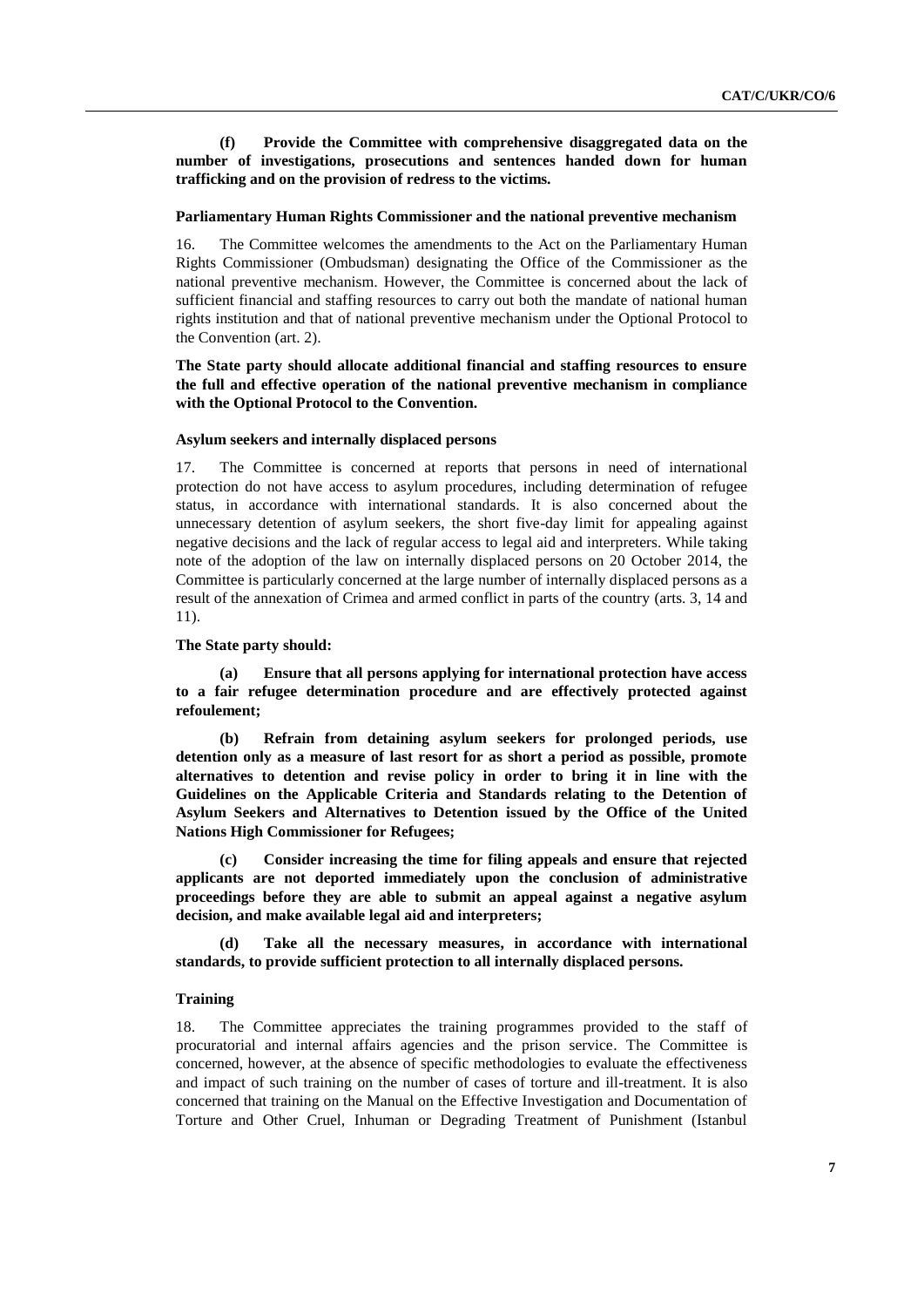Protocol) is not provided to all medical professionals dealing with persons deprived of liberty and asylum seekers (art. 10).

#### **The State party should:**

**(a) Further develop and strengthen training programmes to ensure that all public officials, including law enforcement, prison and immigration officers and judges are aware of the provisions of the Convention;** 

**(b) Ensure that law enforcement officials are trained in and comply with the Code of Conduct for Law Enforcement Officials (adopted by the General Assembly in resolution 34/169 of 17 December 1979) and the Basic Principles on the Use of Force and Firearms by Law Enforcement Officials (adopted at the eighth United Nations Congress on the Prevention of Crime and the Treatment of Offenders).**

**(c) Provide training to the officials, members of the security services or military personnel of the State party on the provisions of the Convention, human rights law and international humanitarian law;**

**(d) Provide training on the Istanbul Protocol for medical personnel and other officials involved in dealing with detainees and asylum seekers in the investigation and documentation of cases of torture;** 

**(e) Develop methodologies to assess the effectiveness and impact of training programmes on the prevention and absolute prohibition of torture and ill-treatment.**

#### **Conditions of detention and deaths in custody**

19. As stated in previous concluding observations, the Committee remains concerned about the poor conditions in places of detention, including serious overcrowding, which gives rise to inter-prisoner violence. It is also concerned at the infrastructure and poor material conditions in a number of prisons, which are not in conformity with international standards and which have been aggravated by recent events in some parts of the country. The Committee is gravely concerned at the high mortality rate previously documented among prisoners, including a high incidence of suicide (arts. 2, 11, 12, 13 and 16).

## **The Committee reiterates that the State party should take resolute measures to:**

**(a) Enhance steps to improve the material conditions of detention, in conformity with the appropriate provisions of the Standard Minimum Rules for the Treatment of Prisoners, including by renovating existing prison facilities, closing those unfit for use, building new ones and ensuring the best existing international standards for living space;**

**(b) Enhance steps to reduce inter-prisoner violence, including at the instigation of prison officials, by launching independent investigations into all such incidents, reducing overcrowding, improving prison management and the prisoner/staff ratio, training prison staff and medical personnel on communication with, and managing of, inmates and on detecting signs of vulnerability, and by strengthening the monitoring and management of vulnerable prisoners;**

**(c) Establish an independent mechanism to deal freely and independently with any complaints of inmates about their treatment and conditions of detention, provide effective follow-up to such complaints for the purpose of remedial action and ensure that inmates who file complaints are not subjected to reprisals and that, should any cases of reprisals arise, investigations are launched, the victims provided with protection and the perpetrators sanctioned;**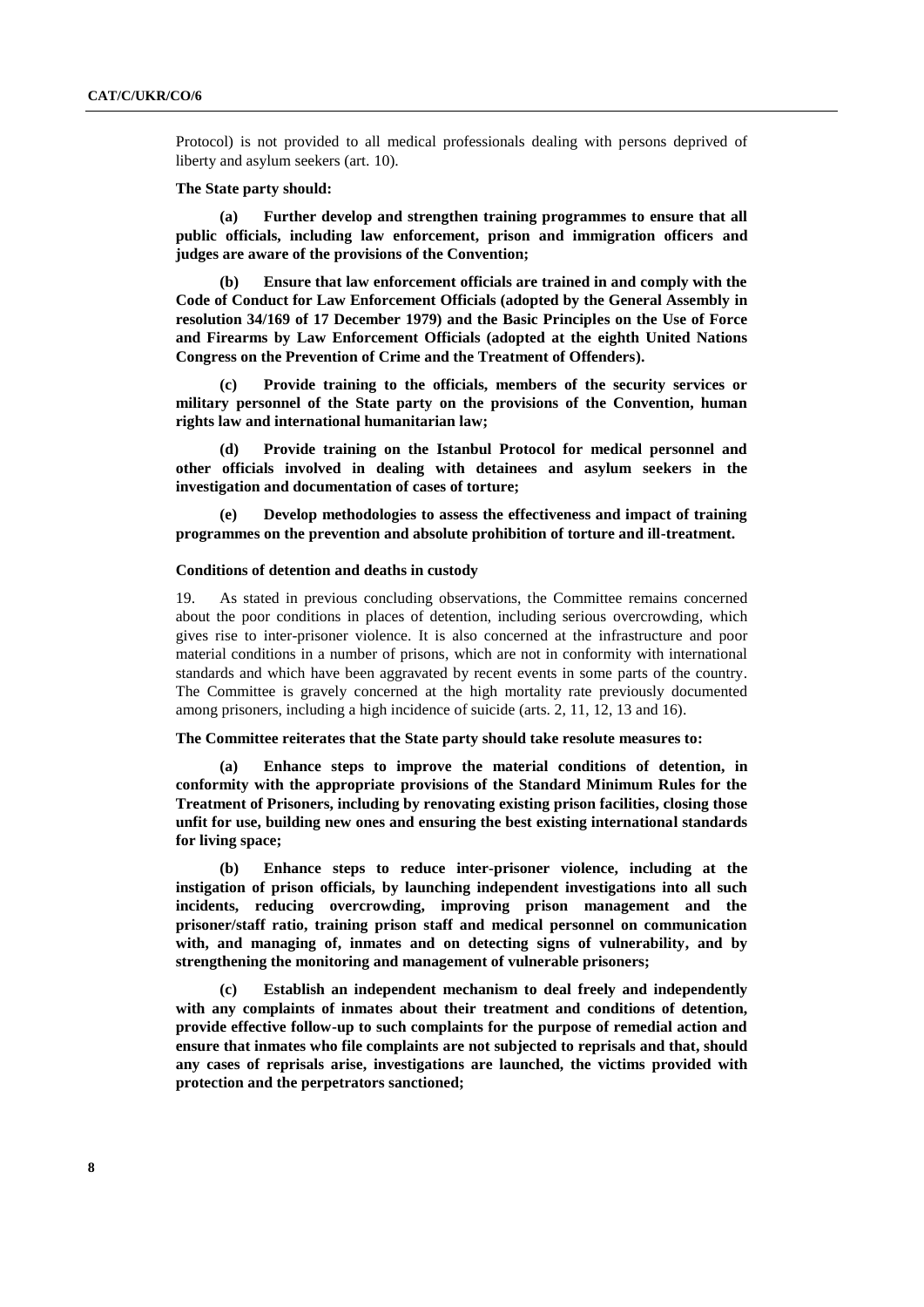**(d) Ensure that all cases of deaths in custody are investigated promptly, thoroughly, effectively and impartially and that persons suspected of having committed acts of torture, physical or psychological ill-treatment and wilful negligence are prosecuted and, if found guilty, punished in accordance with the gravity of their acts, allow independent forensic examinations of all cases of deaths in custody, permit family members of the deceased to commission independent autopsies and ensure that their results are accepted by the courts in the State party as evidence in criminal and civil cases;**

**(e) Ensure that the Parliamentary Commissioner and other independent mechanisms regularly monitor and visit all places of detention and are able to carry out unannounced visits;**

**(f) Continue to resort more to alternatives to incarceration, taking into account the provisions of the United Nations Standard Minimum Rules for Non-Custodial Measures (Tokyo Rules).**

#### **Provision of health care in places of detention**

20. The Committee is gravely concerned at the serious deterioration of health conditions in prisons and the alarming health situation that includes a high number of inmates who have died of tuberculosis. The Committee is also concerned by the increase in mortality of a large number of detainees suffering from communicable diseases, in particular HIV/AIDS, as a result of overcrowding, poor health care, lack of attention by medical staff to signs and symptoms of illness and negligence in referral to specialist treatment (arts. 2, 10 and 11).

### **The State party should:**

**(a) Examine the adequacy of the health-care resources available in places of detention, ensure that the health-care services and medical assistance provided to detainees and prisoners are speedy and of high quality, in order to bring conditions of detention into line with international standards;** 

**(b) Ensure the recruitment of qualified medical personnel;**

**(c) Provide systematic medical screening of injuries and medical examinations of detainees within 24 hours of their admission to prison; carry out periodic examinations of prisoners; make available appropriate treatments, especially for detainees infected with HIV/AIDS and tuberculosis, including antiretroviral medication; and implement programmes related to the treatment of tuberculosis and the distribution and monitoring of medicines taken in penitentiary facilities throughout the territory of the State party;**

**(d) Improve the quality and quantity of food and water provided to detainees and prisoners and reduce the current overcrowding.**

#### **Redress, including compensation and rehabilitation**

21. The Committee is concerned that there is no explicit provision in domestic legislation and no specific programmes of assistance and support that provide for the right of victims of torture and ill-treatment to fair and adequate compensation, including the means for as full rehabilitation as possible, as required by article 14 of the Convention (art. 14).

**The State party should amend its legislation to include explicit provisions on the right of victims of torture and ill-treatment to redress, including fair and adequate compensation and rehabilitation, in accordance with article 14 of the Convention,**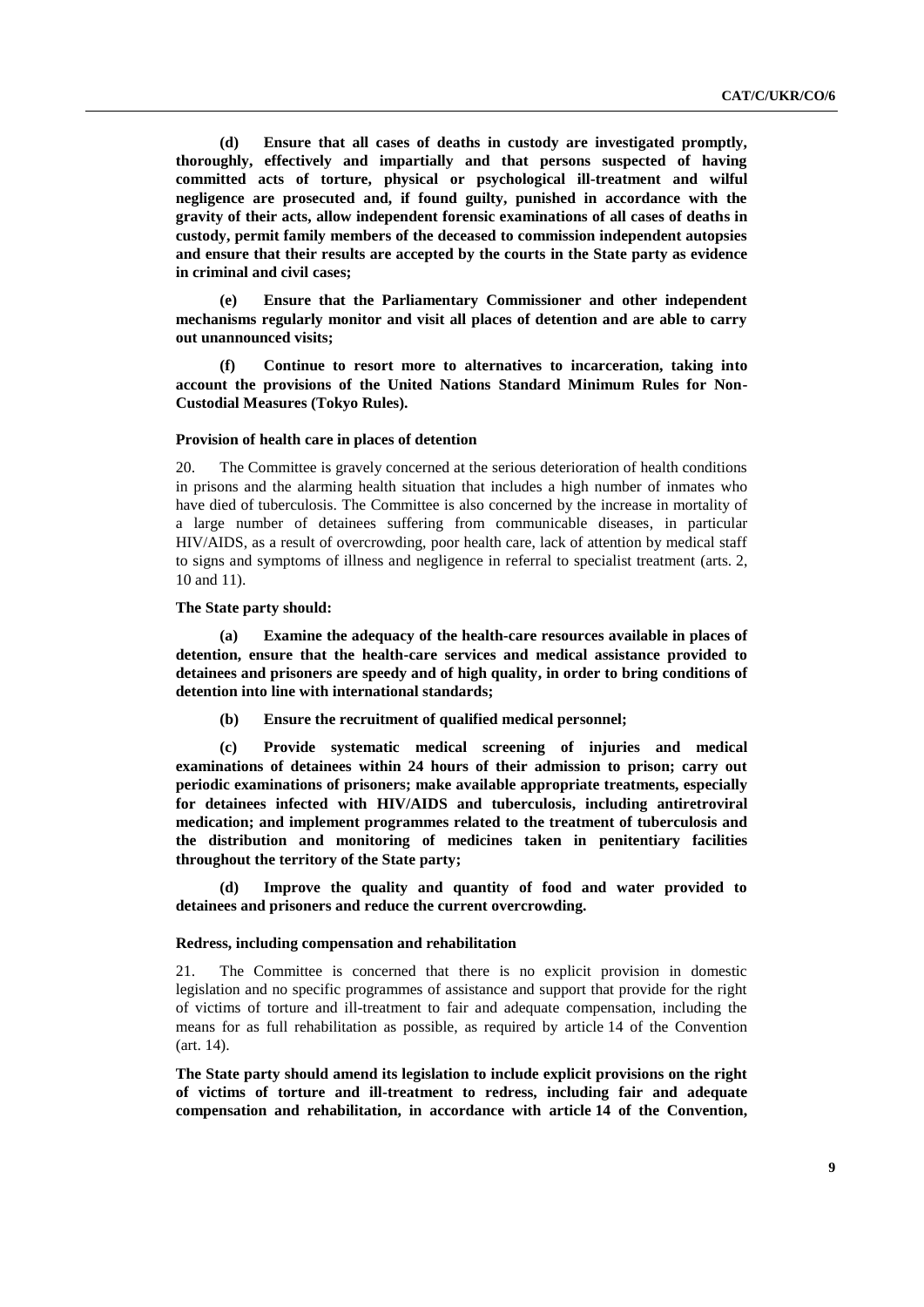**while also bearing in mind recent events. It should, in practice, provide all victims of torture or ill-treatment with redress, including fair and adequate compensation, and as full rehabilitation as possible, and should allocate the necessary resources for the effective implementation of rehabilitation programmes.**

**The Committee draws the attention of the State party to its general comment No. 3 (2012) on the implementation of article 14 by States parties, which clarifies the content and scope of the obligations of States parties to provide full redress to victims of torture.**

## **Statements made as a result of torture**

22. While welcoming the adoption of the new Code of Criminal Procedure, which provides for the inadmissibility of evidence obtained through torture or cruel, inhuman or degrading treatment, or the threat of such treatment, in criminal proceedings, the Committee is concerned that in some cases reliance on confessions continues (arts. 2, 15 and 16).

## **The State party should:**

**(a) Take the steps necessary to ensure in practice that confessions obtained as a result of torture and ill-treatment in all cases, and in line with domestic legislation and the provisions of article 15 of the Convention, are not admissible in court;** 

**(b) Improve the methods of criminal investigation to end the practice whereby confessions are relied on as proof in criminal prosecutions, in some cases in the absence of any other evidence;**

**(c) Submit information on the application of the provisions prohibiting the admissibility of evidence obtained under duress and whether any officials have been prosecuted and punished for extracting such confessions.**

# **Hazing and ill-treatment in the army**

23. The Committee is concerned at reports that hazing continues to take place in the army and at the absence of investigation and prosecution of such cases and the absence of redress for victims (arts. 2 and 16).

# **The Committee reiterates that the State party should:**

**(a) Reinforce measures to prohibit and eliminate ill-treatment in the armed forces and ensure prompt, impartial and thorough investigation of all allegations of such acts; establish the liability of direct perpetrators and those in the chain of command; prosecute and punish those responsible with penalties that are consistent with the gravity of the act committed; make the results of such investigations public; and provide the Committee with information on the follow-up to confirmed cases of hazing in the army;**

**(b) Provide redress and rehabilitation to victims, including through appropriate medical and psychological assistance, in accordance with the Committee's general comment No. 3.**

### **Data collection**

24. The Committee regrets the absence of comprehensive and disaggregated data on complaints, investigations, prosecutions and convictions of cases of torture and illtreatment by law enforcement, security, military and prison personnel, as well as on extrajudicial killings, enforced disappearances, trafficking and domestic and sexual violence.